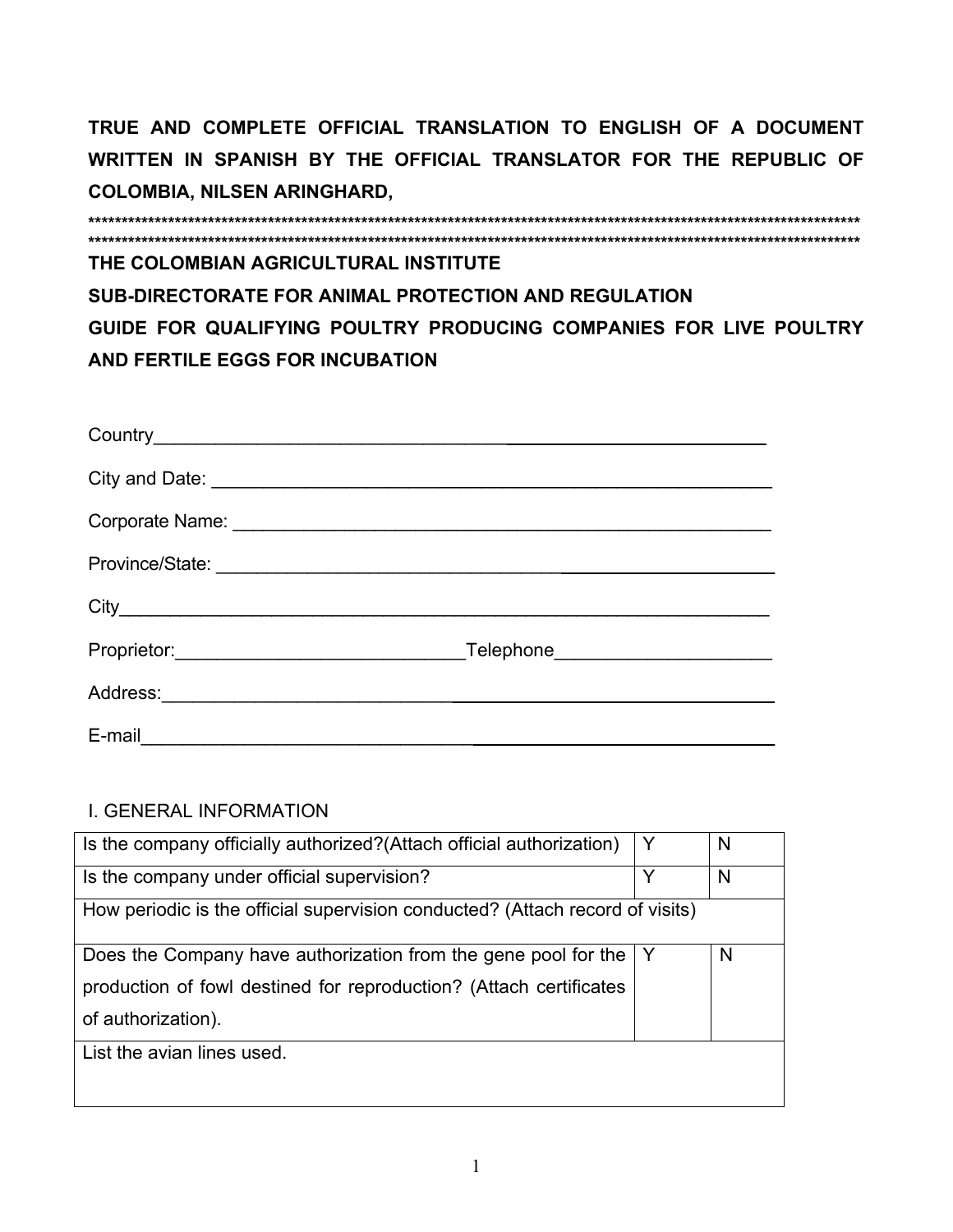## **II. FACILITIES**

| Isolation (Attach schematic on the location of the establishment and its proximity |                |              |
|------------------------------------------------------------------------------------|----------------|--------------|
| to other farms, wind direction, product directional flow) Attach Photographs       |                |              |
| For the facilities (coops, plants, etc.) surroundings clean and free               | Y              | $\mathsf{N}$ |
| of weeds, with free access to pools of water.                                      |                |              |
| The fowl premises are isolated from external areas behind a                        | Y              | $\mathsf{N}$ |
| fenced perimeter and with only one door to control entry and exit                  |                |              |
| from the farm and posted notification.                                             |                |              |
| Has work areas (rooms) well-defined. List these                                    | Y              | N            |
| The farm has Good access routes to facilitate the movement of                      | Y              | $\mathsf{N}$ |
| trucks.                                                                            |                |              |
| The building structures make cleaning and disinfecting easy                        | Y              | N            |
| Floors are made of concrete or cement in order to facilitate                       | Y              | $\mathsf{N}$ |
| cleaning and disinfecting.                                                         |                |              |
| Walls are made of resistant, smooth, and waterproof material.                      | $\overline{Y}$ | $\mathsf{N}$ |
| Lateral walls or windows are protected by screens against birds                    | Y              | N            |
| and are in good condition and reach the ceiling.                                   |                |              |
| Have sidewalks along the perimeter with drainage.                                  | Y              | $\mathsf{N}$ |
| Thermal insulation is adequate.                                                    | Y              | $\mathsf{N}$ |
| The ventilation equipment used is in Good condition in order to                    | Y              | N            |
| guarantee their operation and is there a preventive maintenance                    |                |              |
| program in place?.                                                                 |                |              |
| Does a controlled environment exist?                                               | Y              | N            |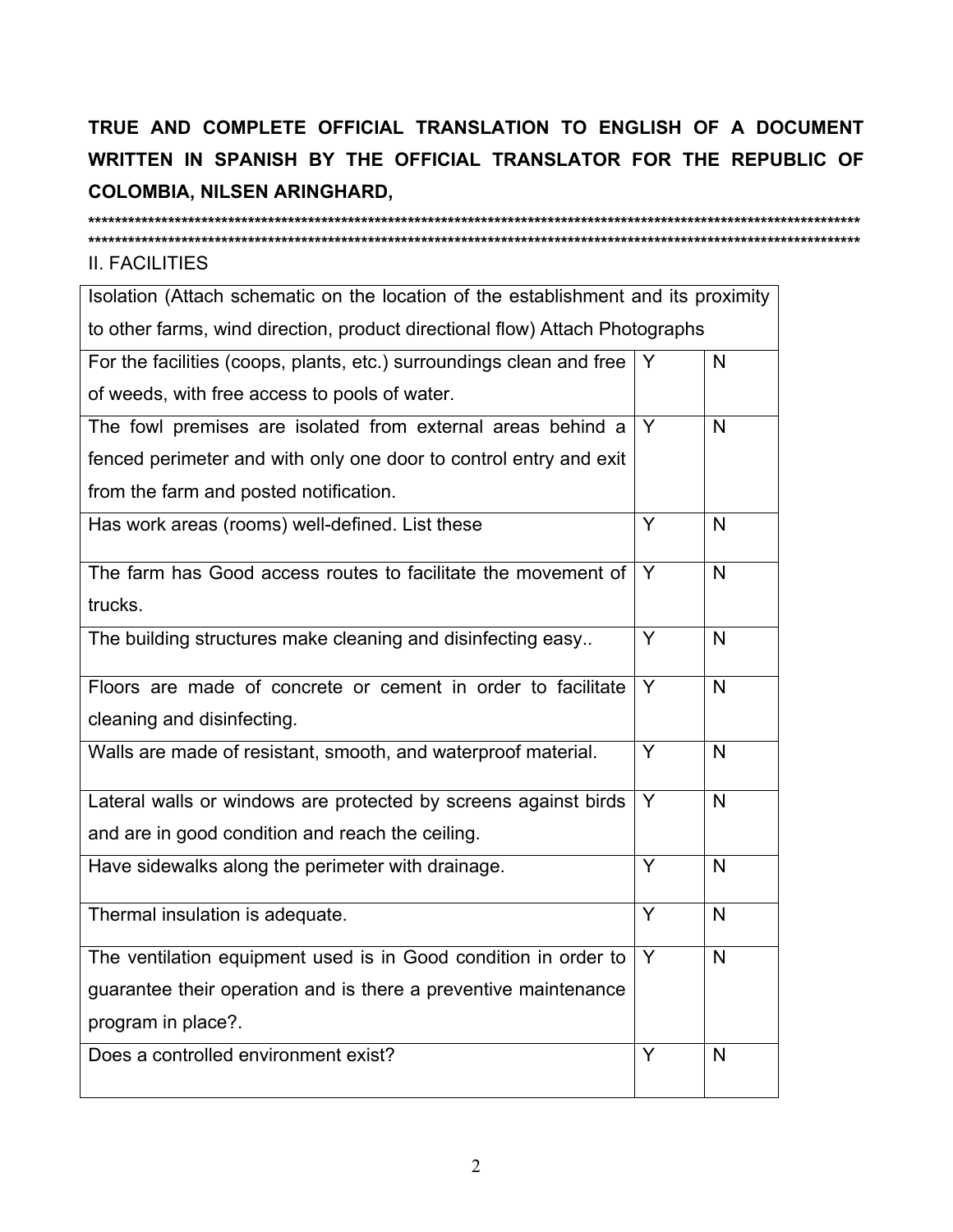| Are there plastic or polypropylene curtains?                                                                                         | Y | N |
|--------------------------------------------------------------------------------------------------------------------------------------|---|---|
| Warehouses or store rooms for foodstuffs are of an adequate<br>size according to volume handled and are separated from the<br>coops. | Y | N |
| The farms are physically separated from any type of dwelling.                                                                        | Y | N |
| The farm has a cafeteria to prevent the entry of food or<br>beverages onto the farm.                                                 | Y | N |
| A disinfecting arch exits at the entry point into the farm for<br>disinfecting vehicles.                                             | Y | N |
| Foot washers or disinfecting pools are available in each coop<br>and in the areas requiring these.                                   | Y | N |
| Quality control laboratory.                                                                                                          | Y | N |
| The hygiene tunnel is equipped with all clothing, boots, and<br>showers; and lockers are available for storing personal items.       | Y | N |

**III. WATER SUPPLY** 

| The water used is drinking water in order to guarantee its $ Y $ |  | N |
|------------------------------------------------------------------|--|---|
| suitability for use.                                             |  |   |
| A reliable water source is available with normal physical- Y     |  | N |
| chemical and microbiological variations.                         |  |   |
| Water treatment and control program. (written description)       |  |   |
|                                                                  |  |   |

## IV. BIOSECURITY AND SANITARY CONTROLS

Describe the sanitary control(s) for the Reproduction Farms (Please attach.)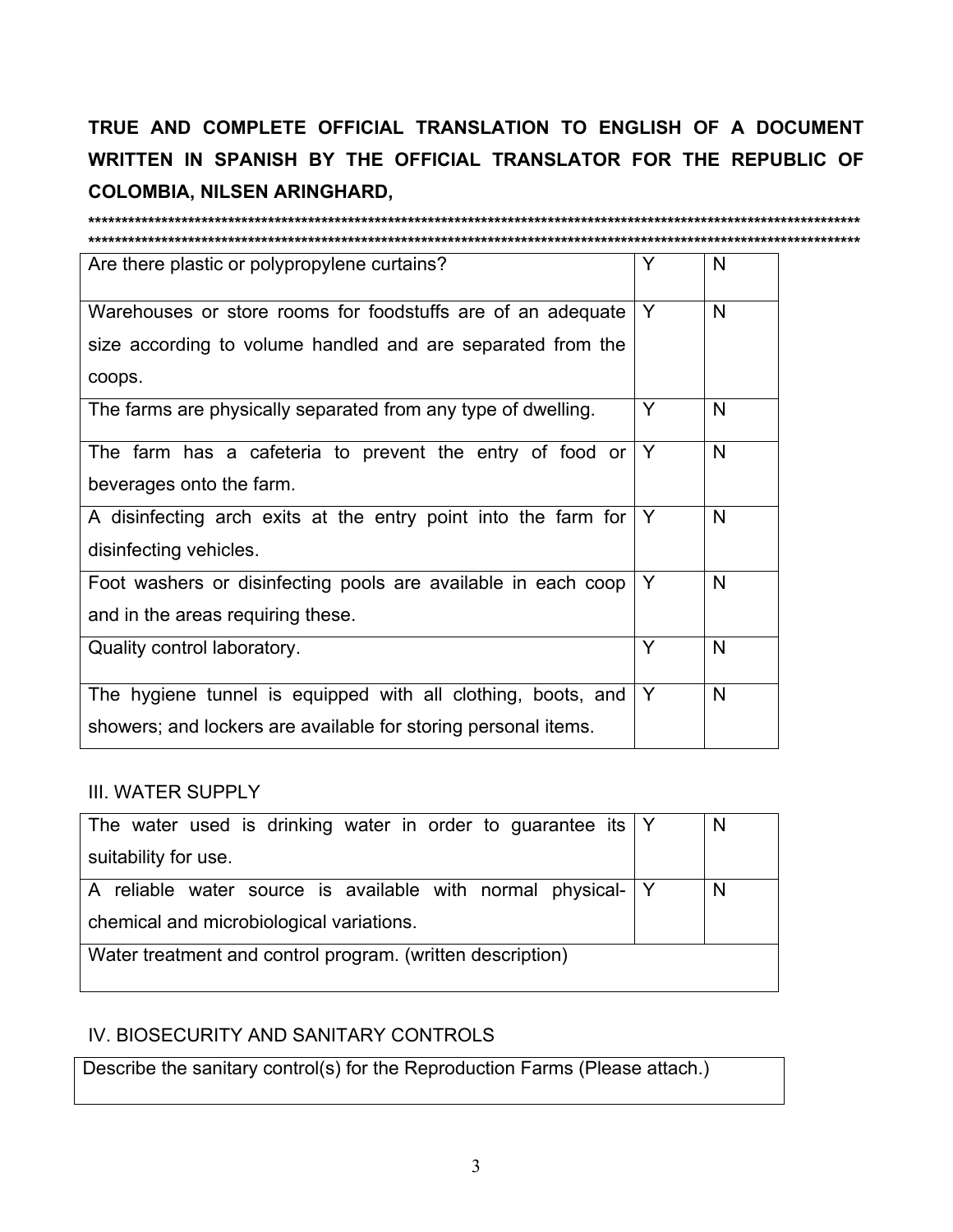Describe the Vaccination Plan (Please attach.)

Describe the bacteriological controls with regard to the efficacy in disinfecting (Please attach.)

Describe the solid residue program in which is considered the handling of the rate

on sickness, mortality, manure, and other types of residues. (Please attach.)

Describe the cleaning and disinfection program. (Please attach.)

Describe the pest control program. (Please attach.)

Describe the farm maintenance program (Please attach.)

Describe the egg hygiene, disinfection, and transportation System. (Please attach.)

Describe the egg post-disinfection program. (Please attach.)

Describe the periodical collection of eggs. (Please attach.)

Describe the handling of broken, dehydrated, dirty, cracked, and punctured eggs (Please attach.)

Describe the System for handling, storing, and transporting eggs. (Please attach.)

## **V. EQUIPMENT**

| The equipment used is built, installed, and distributed in such   Y |  | N |
|---------------------------------------------------------------------|--|---|
| manner to guarantee good operation, cleanliness,<br>and             |  |   |
| disinfected.                                                        |  |   |
| The conduits and plumbing used for sending feed and drink are   Y   |  | N |
| made of anti-corrosive material and wear-resistant as well as       |  |   |
| resistant to cleaning and disinfectant agents.                      |  |   |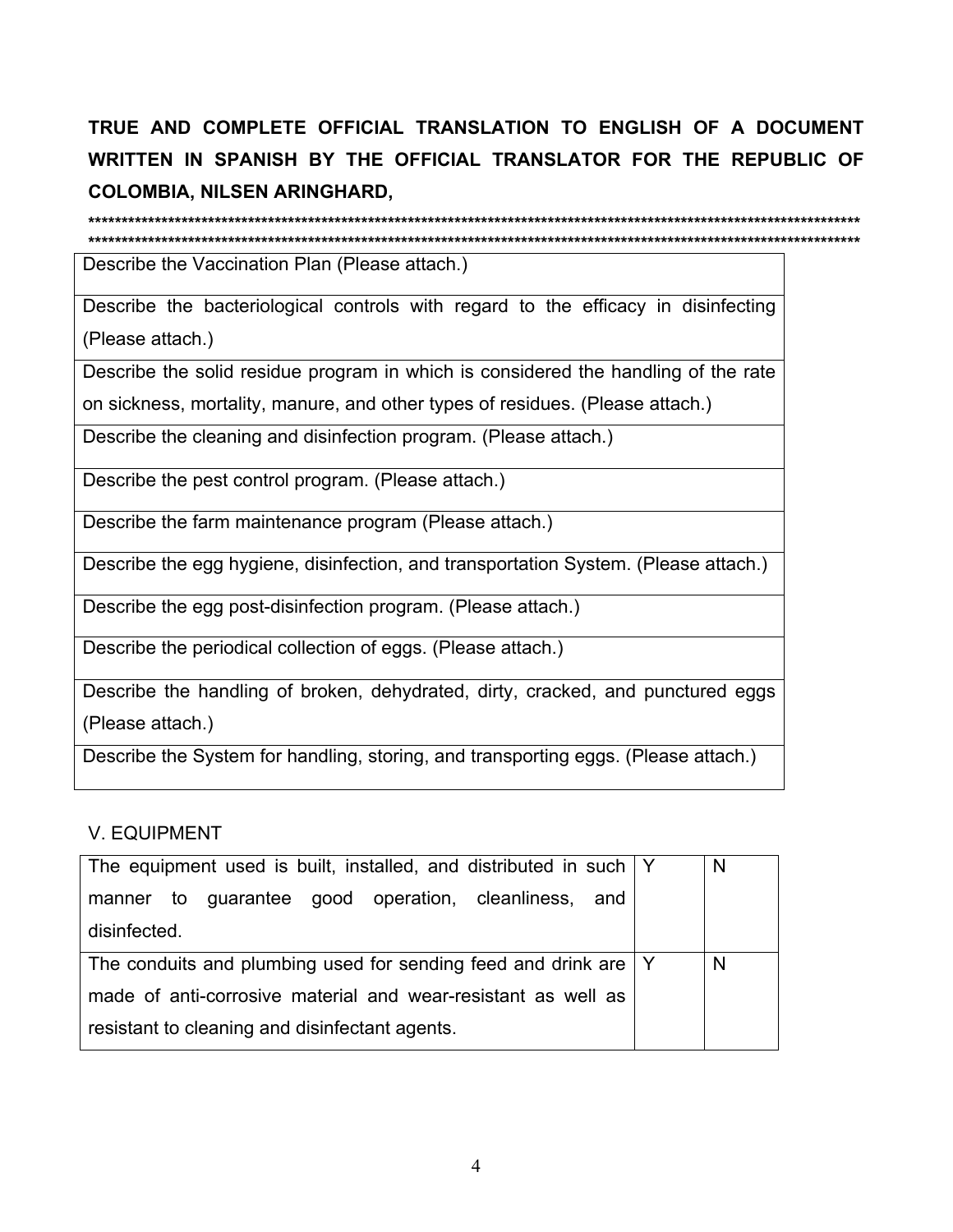**VI. PERSONNEL** 

| Periodic medical checks are made of farm personnel.              | Y | N |
|------------------------------------------------------------------|---|---|
| (attach prototype – examples)                                    |   |   |
| All of the farm personnel have been trained in biosecurity       | Y | N |
| practices, handling, sanitation, handling of medication.         |   |   |
| (attach documentation)                                           |   |   |
| The personnel has been technically trained in order to carry out | Y | N |
| their work functions. (attach documentation)                     |   |   |
| Describe the more frequent infractions to Company biosecurity    | Y | N |
| norms.                                                           |   |   |

## **VII. RAW MATERIAL AND SUPPLIES**

| Supplies are inspected prior to use in order to substantiate Y        | N |
|-----------------------------------------------------------------------|---|
| specifications on quality. (attach prototype – examples)              |   |
| Storage of supplies is made at suitable sites in order to prevent   Y | N |
| contamination and alteration. (photographs)                           |   |
| Availability of independent storage. (photographs)                    | N |

## VIII. CONTROLS AND RECORDS

| Record for receipt of chickens. (attach prototype – examples) |   | N |
|---------------------------------------------------------------|---|---|
| Record on mortality rate. (attach prototype – examples)       | ↘ | N |
| Record of vaccination programs. (attach prototype – examples) |   | N |
| Record on productivity. (attach prototype – examples)         |   | N |
| Describe the record on Vehicle entry and visits. (attach)     |   | N |
| Record on feeding programs (attach)                           | Υ | N |
| Record of diagnostics and treatments (attach)                 | v | N |